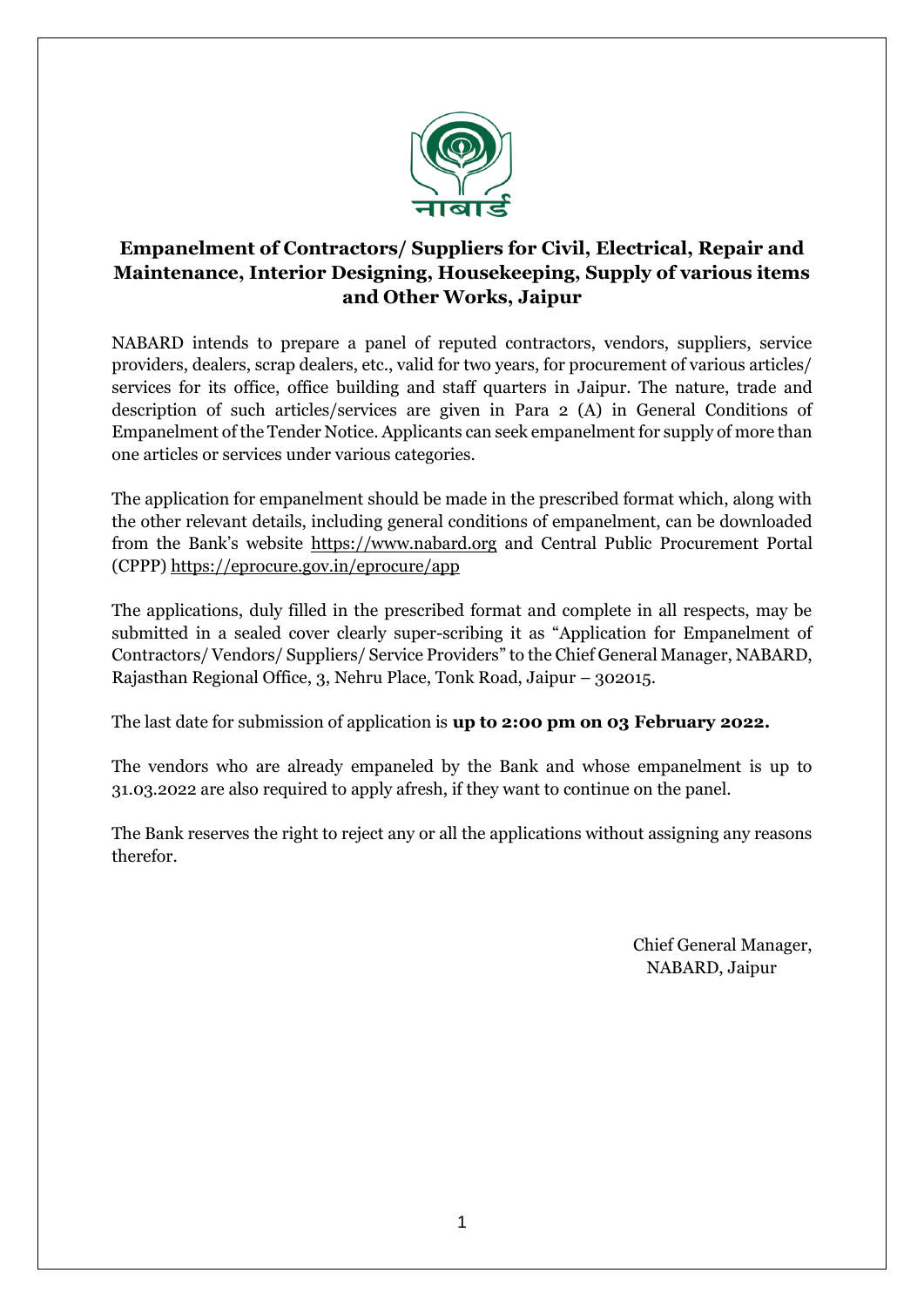

# **NATIONAL BANK FOR AGRICULTURE & RURAL DEVELOPMENT**

### NOTICE FOR EMPANELMENT

OF

# CONTRACTORS/ SUPPLIERS FOR CIVIL, ELECTRICAL, REPAIR AND MAINTENANCE, INTERIOR DESIGNING, HOUSEKEEPING, SUPPLY OF VARIOUS ITEMS AND OTHER WORKS, JAIPUR

at

NABARD, Rajasthan Regional Office 3, Nehru Place, Tonk Road, Jaipur – 302015 [dpsp.jaipur@nabard.org](mailto:dpsp.jaipur@nabard.org)

NAME OF APPLICANT

ADDRESS

DATE OF ISSUE : 13 January 2022 LAST DATE FOR SUBMISSION : 03 February 2022 by 1400 hrs DATE AND TIME OF OPENING : 03 February 2022 by 1500 hrs

\_\_\_\_\_\_\_\_\_\_\_\_\_\_\_\_\_\_\_\_\_\_\_\_\_\_\_\_\_\_\_\_\_ \_\_\_\_\_\_\_\_\_\_\_\_\_\_\_\_\_\_\_\_\_\_\_\_\_\_\_\_\_\_\_\_\_ \_\_\_\_\_\_\_\_\_\_\_\_\_\_\_\_\_\_\_\_\_\_\_\_\_\_\_\_\_\_\_\_\_ \_\_\_\_\_\_\_\_\_\_\_\_\_\_\_\_\_\_\_\_\_\_\_\_\_\_\_\_\_\_\_\_\_ \_\_\_\_\_\_\_\_\_\_\_\_\_\_\_\_\_\_\_\_\_\_\_\_\_\_\_\_\_\_\_\_\_

THE CHIEF GENERAL MANAGER NABARD, RAJASTHAN REGIONAL OFFICE 3, Nehru Place, Tonk Road, Jaipur – 302015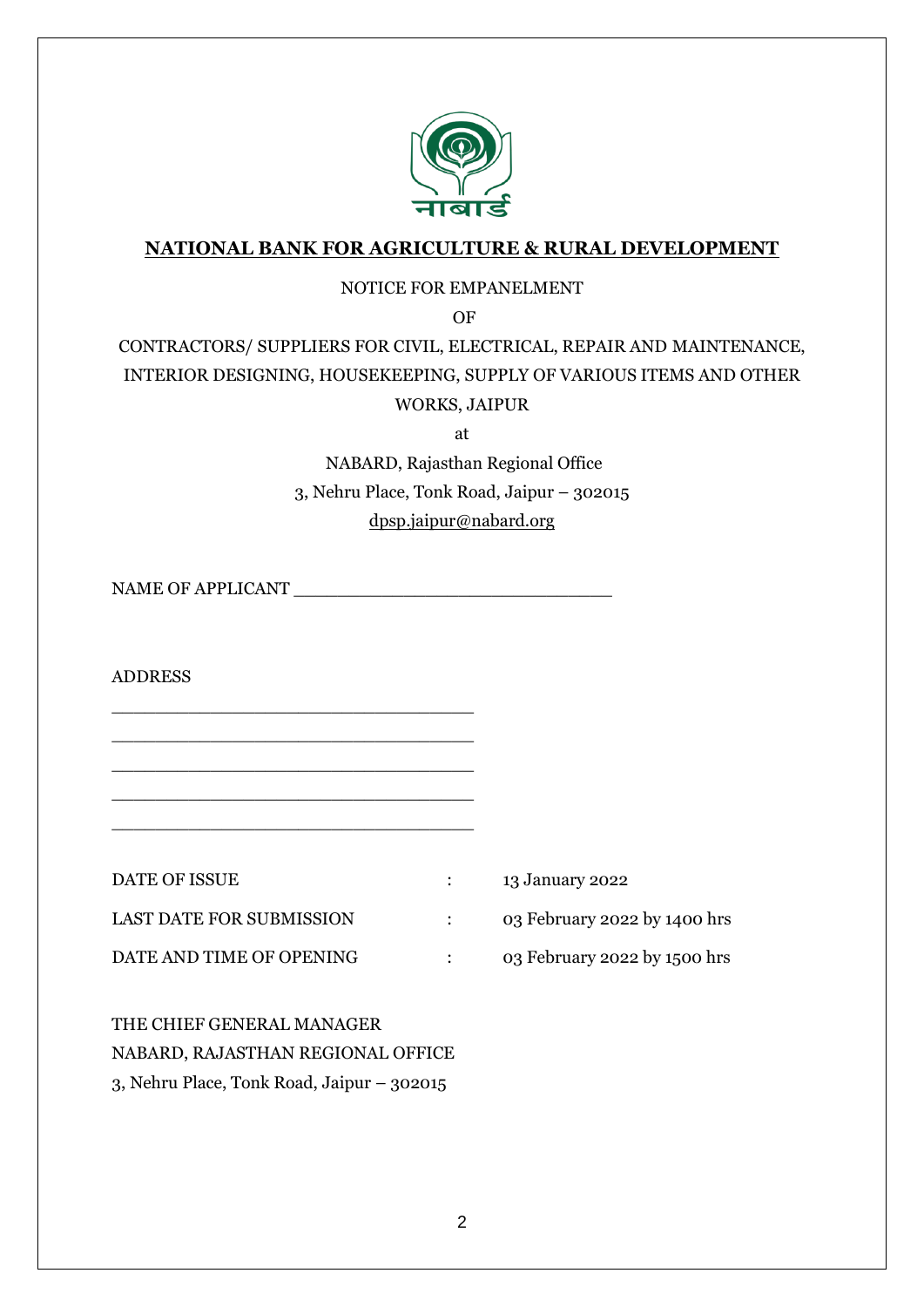

### **NATIONAL BANK FOR AGRICULTURE & RURAL DEVELOPMENT, JAIPUR**

### **Form of Application**

Chief General Manager, NABARD, Rajasthan Regional Office, 3, Nehru Place, Tonk Road, Jaipur – 302015

Madam/Dear Sir

Having read and understood the Empanelment Notice, General Instructions to the applicants appended to the application and all other relevant information, I/we hereby apply for enlistment in the Bank as contractor/ Supplier in the following trade(s)/ subtrade(s) and category (ies):

#### **(Tick whichever applicable) refer para A, B, C under General Conditions of Empanelment**

| Sr.<br>No.              | <b>Trades</b> | As<br>mentioned<br>at point<br>(A) | <b>Category</b> | <b>Category</b><br>$\mathbf H$ | <b>Category</b><br>III | Category<br>IV |
|-------------------------|---------------|------------------------------------|-----------------|--------------------------------|------------------------|----------------|
| $\mathbf{1}$            | Civil         | 1.1                                |                 |                                |                        |                |
|                         | <b>Works</b>  | 1.2                                |                 |                                |                        |                |
|                         |               | 1.3                                |                 |                                |                        |                |
|                         |               | 1.4                                |                 |                                |                        |                |
|                         |               | 1.5                                |                 |                                |                        |                |
|                         |               | 1.6                                |                 |                                |                        | Not Required   |
| $\overline{\mathbf{2}}$ | Electrical    | 2.1                                |                 |                                |                        |                |
|                         | <b>Works</b>  | 2.2                                |                 |                                |                        | Not Required   |
|                         |               | 2.3                                |                 |                                |                        | Not Required   |
|                         |               | 2.4                                |                 |                                |                        |                |
|                         |               | 2.5                                |                 |                                |                        |                |
| 3                       | <b>Other</b>  | 3.1                                |                 |                                |                        | Not Required   |
|                         | <b>Works</b>  | 3.2                                |                 |                                |                        | Not Required   |
|                         |               | 3.3                                |                 |                                |                        | Not Required   |
|                         |               | 3.4                                |                 |                                |                        |                |
|                         |               | 3.5                                |                 |                                |                        | Not Required   |
|                         |               | 3.6                                |                 |                                |                        | Not Required   |
|                         |               | 3.7                                |                 |                                |                        |                |
|                         |               | 3.8                                |                 |                                |                        | Not Required   |
|                         |               | 3.9                                |                 |                                |                        | Not Required   |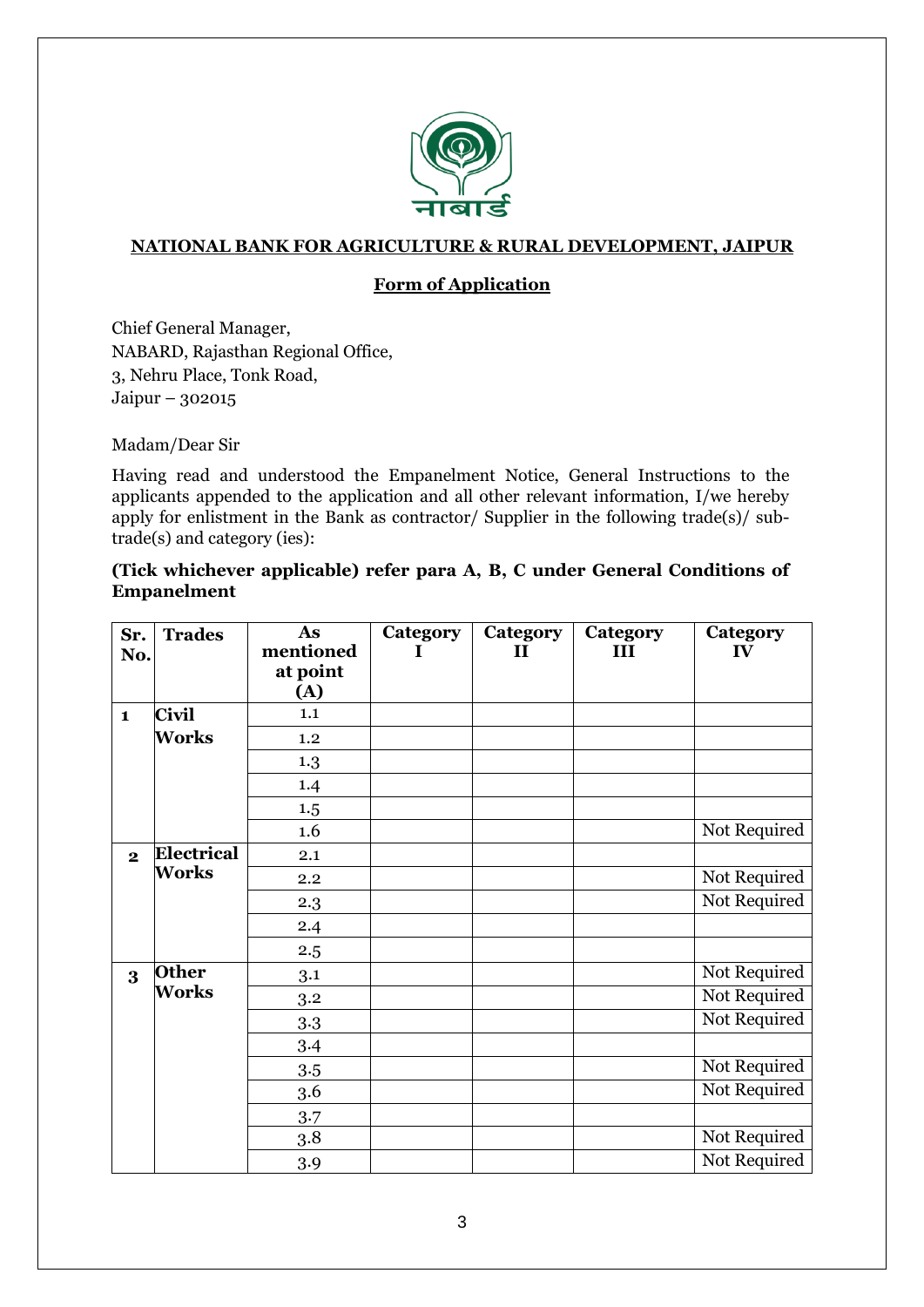|  |  |  | Not Required |
|--|--|--|--------------|

#### **(Applicant applying for higher category will be considered for lower category automatically)**

- i) All the information furnished under parts 1, 2  $\&$  3 are correct to the best of my/our knowledge and belief. I/We understand that if any false information is detected at a later date, any future contract made between ourselves and NABARD, Jaipur on the basis of the information given by me/us will be treated as invalid by NABARD.
- iii) I/we have provided the details of the qualifying works and the client's confidential report in the prescribed pro-forma.
- iv) I/ we have provided my/ our banker's details and the Banker's confidential report in the prescribed pro-forma.
- v) I/we also agree that I/we have no objection if enquiries are made about the works listed by me/us in the accompanying sheets or any other inquiry on the information furnished in the accompanying sheets.
- iv)I/we agree that the decision of the National Bank for Agriculture and Rural Development in empanelment of the contractors/ suppliers shall be final and binding on me/us.

| Sigr<br>matura |  |  |  |
|----------------|--|--|--|
|                |  |  |  |

Name & Designation\_\_\_\_\_\_\_\_\_\_\_\_\_\_\_\_\_\_\_\_\_\_\_\_\_\_\_\_\_\_\_

Address Place\_\_\_\_\_\_\_\_\_\_\_\_\_\_\_\_\_\_\_\_\_\_\_\_\_\_\_\_\_\_\_\_\_\_\_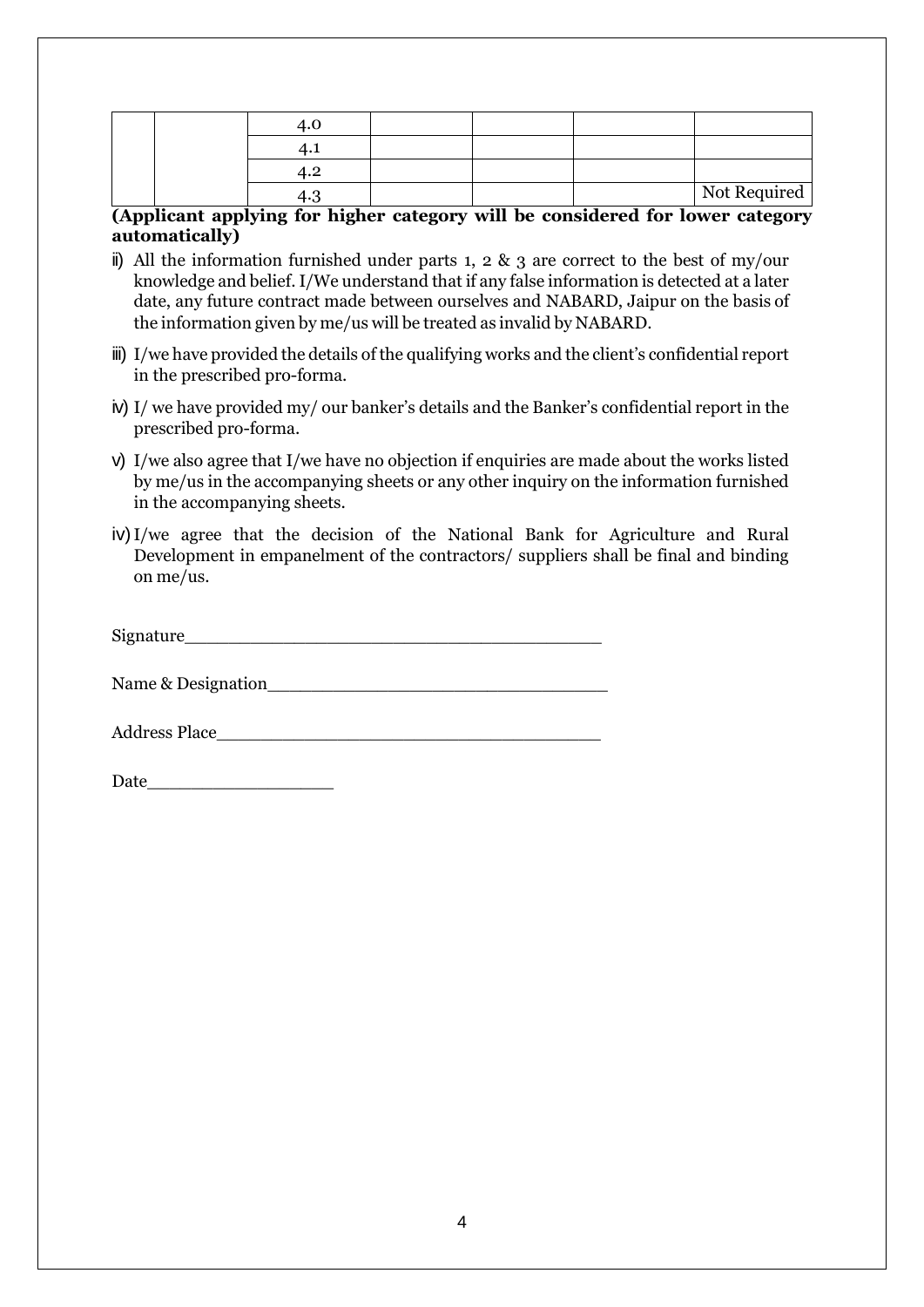# **General Conditions of Empanelment**

**Application for Empanelment of contractors/suppliers for Civil, Electrical, Repair/Renovation and Maintenance, Interior designing, Housekeeping, supply of various items and other works at NABARD, Jaipur.**

- **1.** National Bank for Agriculture and Rural Development, Jaipur invites sealed applications for Empanelment of Contractors under various categories for Civil, Electrical and Other work category. Application is available on Bank's website https://www.nabard.org and Central Public Procurement Portal (CPPP) https://eprocure.gov.in/eprocure/app. The last date of submission of duly completed application form is 03 February 2022 by 1400 hrs.
- **2.** The empanelment shall be carried out for different categories under each trade/sub trade based on the estimated cost of work/ supply. There are four categories based on the estimated cost of work/ supply, as detailed below:

| No.            | <b>Sr.</b> Trades | Sub category |                                                                                                            | <b>Additional</b><br>documents<br>required addition<br>to eligibility<br>criteria |
|----------------|-------------------|--------------|------------------------------------------------------------------------------------------------------------|-----------------------------------------------------------------------------------|
| $\mathbf{1}$   | <b>Civil</b>      | 1.1          | <b>General repair and maintenance</b>                                                                      | NA                                                                                |
|                | <b>Works</b>      |              | General repair, maintenance works like                                                                     |                                                                                   |
|                |                   |              | painting, plumbing, carpentry, renovation,<br>civil masonry works.                                         |                                                                                   |
|                |                   | 1.2          | <b>Fabrication &amp; aluminium works</b>                                                                   | NA                                                                                |
|                |                   |              | General repair & MS fabrication, MS structure<br>works, aluminum window, cabin, door works,<br>fencng etc. |                                                                                   |
|                |                   | 1.3          | <b>Supply of furniture</b>                                                                                 | Proof of having                                                                   |
|                |                   |              | Supply of furniture items like beds, sofa sets,                                                            | showrooms, or                                                                     |
|                |                   |              | chairs, table, dining sets, cots, workstation                                                              | warehouse, shop                                                                   |
|                |                   |              | (modular), modular furniture etc.                                                                          | floor, authorised                                                                 |
|                |                   |              |                                                                                                            | dealers                                                                           |
|                |                   | 1.4          | <b>Civil interior works</b>                                                                                | NA.                                                                               |
|                |                   |              | Works like wooden flooring, wooden works,                                                                  |                                                                                   |
|                |                   |              | polishing work. blinds, name plates, signboards,                                                           |                                                                                   |
|                |                   |              | glass, curtains, UPVC window & door<br><b>Waterproofing</b>                                                | Proof of authorised                                                               |
|                |                   | 1.5          | Waterproofing works and chemical treatment                                                                 | applicator, tie up                                                                |
|                |                   |              | works though (authorised applicator)                                                                       | with OEM,                                                                         |
|                |                   |              |                                                                                                            | applicator.                                                                       |
|                |                   | 1.6          | <b>Supply of civil items</b>                                                                               | Proof of shop,                                                                    |
|                |                   |              | Supply of carpentry and plumbing related items. Warehouse.                                                 |                                                                                   |
| $\overline{2}$ | Electrical        | 2.1          | <b>General repair and maintenance</b>                                                                      | Electrician license,                                                              |
|                | Work              |              | General electrical repair and maintenance<br>works, wiring, panel works, cable laying, LAN                 | Supervisory license<br>for<br>carrying<br>out                                     |

#### **(A) The Details of Works included under each trade (Table no 1)**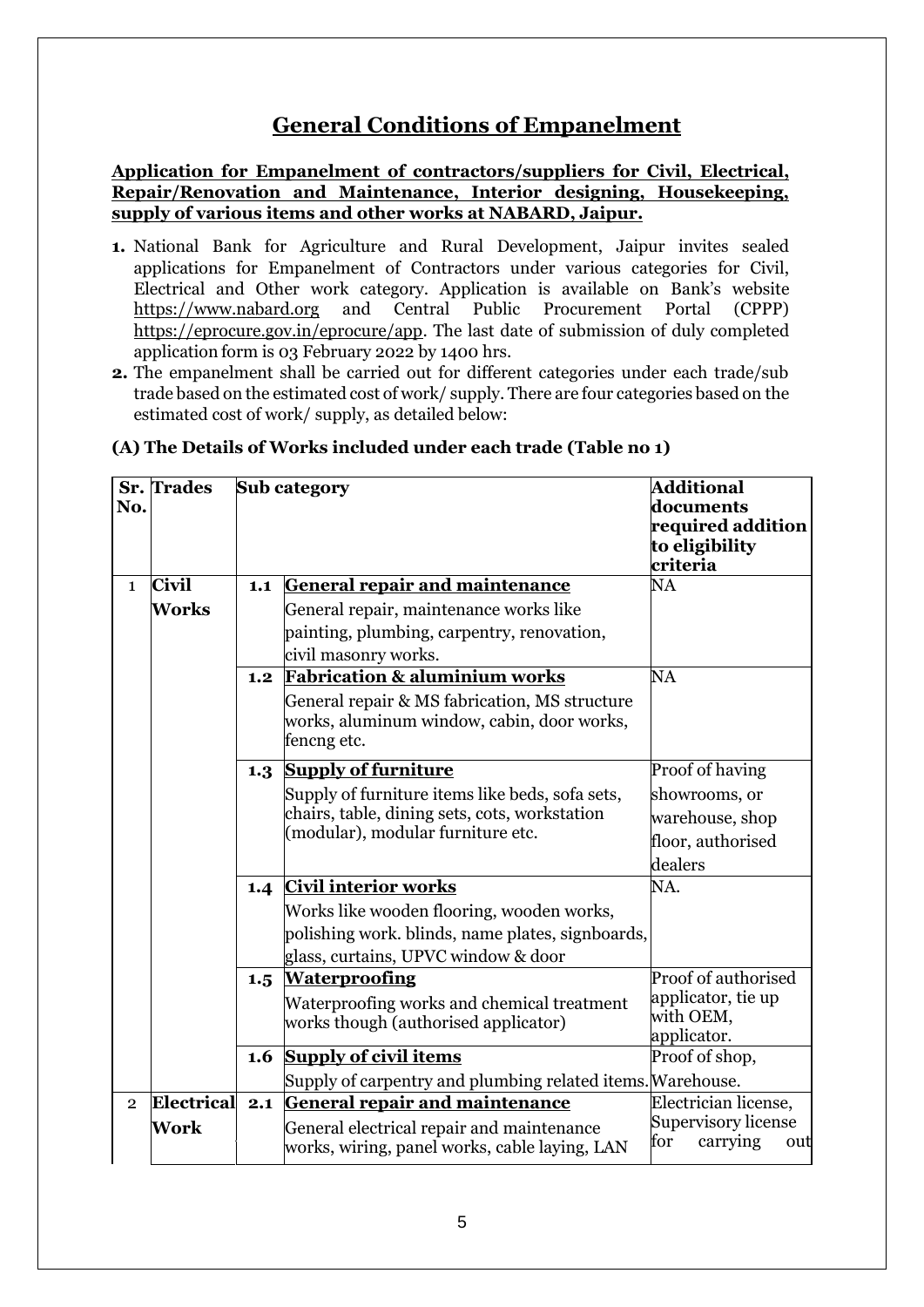|   |              |     | cabling, telephone cabling, pump repair,                           | works in LT & HT      |
|---|--------------|-----|--------------------------------------------------------------------|-----------------------|
|   |              |     | transformer, circuit breakers maintenance,                         | $(400 V - 11 kV)$     |
|   |              |     | repair of electrical gadgets.                                      |                       |
|   |              |     |                                                                    |                       |
|   |              |     | 2.2 Telecommunication system works                                 | Authorised            |
|   |              |     | Supply, repair and maintenance works of                            | dealership            |
|   |              |     | telecommunication equipment's EPABX system, letter form OEM,       |                       |
|   |              |     | intercom, CCTV, conference system, wireless set authorised service |                       |
|   |              |     | etc.                                                               | provider letter is    |
|   |              |     |                                                                    | required.             |
|   |              | 2.3 | <b>AC &amp; HVAC works</b>                                         | NA                    |
|   |              |     | Repair and maintenance works of split,                             |                       |
|   |              |     | Window,                                                            |                       |
|   |              |     | cassette AC, tower AC and HVAC related system                      |                       |
|   |              | 2.4 | <b>Supply of electrical items</b>                                  | Proof of shops,       |
|   |              |     | Supply of electrical items for day to day,                         | showrooms,<br>go      |
|   |              |     | maintenance works. i.e. tube lights, fans,                         | down,                 |
|   |              |     | exhaust fan, geysers, switch, sockets, cables,                     | authorised            |
|   |              |     | fuses etc.                                                         | dealership            |
|   |              |     |                                                                    |                       |
|   |              |     |                                                                    | from OEM, traders.    |
|   |              |     | 2.5 Supply of electrical Gadgets                                   | Proof of shops,       |
|   |              |     | Supply of electrical items like TV, Fridge,                        | showrooms,<br>go      |
|   |              |     | Washing Machine, AC, Heater, Microwave                             | down,                 |
|   |              |     | Oven, Water Purifier, Digital Display Units,                       | authorised            |
|   |              |     | Audio Systems, UPS, Fly Killing Machine,                           | dealership            |
|   |              |     | Water Purifier, Water coolers, Dish Wash                           | from OEM.             |
|   |              |     | Machine etc.                                                       |                       |
| 3 | <b>Other</b> | 3.1 | <b>Horticulture works</b>                                          | Having nursery setup  |
|   | Work         |     | Supply of plats, fertilizers, seeds, pots, planters                | in Jaipur or tie up   |
|   |              |     | and horticulture related items                                     | with                  |
|   |              |     |                                                                    | nursery in Jaipur.    |
|   |              | 3.2 | <b>Potted Flower/Florist</b>                                       |                       |
|   |              |     |                                                                    |                       |
|   |              | 3.3 | <b>Housekeeping items</b>                                          | Proof of shop,        |
|   |              |     | Supply of housekeeping material like cleaning                      | nursery, Authorised   |
|   |              |     | material and consumables for day today                             | supplier, wholeseller |
|   |              |     | maintenance works.                                                 | etc.                  |
|   |              |     |                                                                    |                       |
|   |              |     | 3.4 Pest control works/Sanitization (Covid-                        | IPA certified firm    |
|   |              |     | 19 & Other diseases)                                               |                       |
|   |              |     | Pest control services, fogging, anti-termite                       |                       |
|   |              |     |                                                                    |                       |
|   |              |     | treatments, rodent treatments, fumigation,                         |                       |
|   |              |     | fogging with Virax II 256 chemical.                                |                       |
|   |              |     | 3.5 Scrap disposal                                                 | Scrap dealer or firm  |
|   |              |     | Disposal of the scrap material, metal,                             | having setup or tie-  |
|   |              |     | electronics items, unusable items, paper                           | up                    |
|   |              |     |                                                                    | with<br>e-disposal    |
|   |              |     |                                                                    | firms.                |
|   |              |     | 3.6 Cleaning works                                                 | NA                    |
|   |              |     | Water Tank's cleaning works of overhead and                        |                       |
|   |              |     | underground tanks, water tanker supplier                           |                       |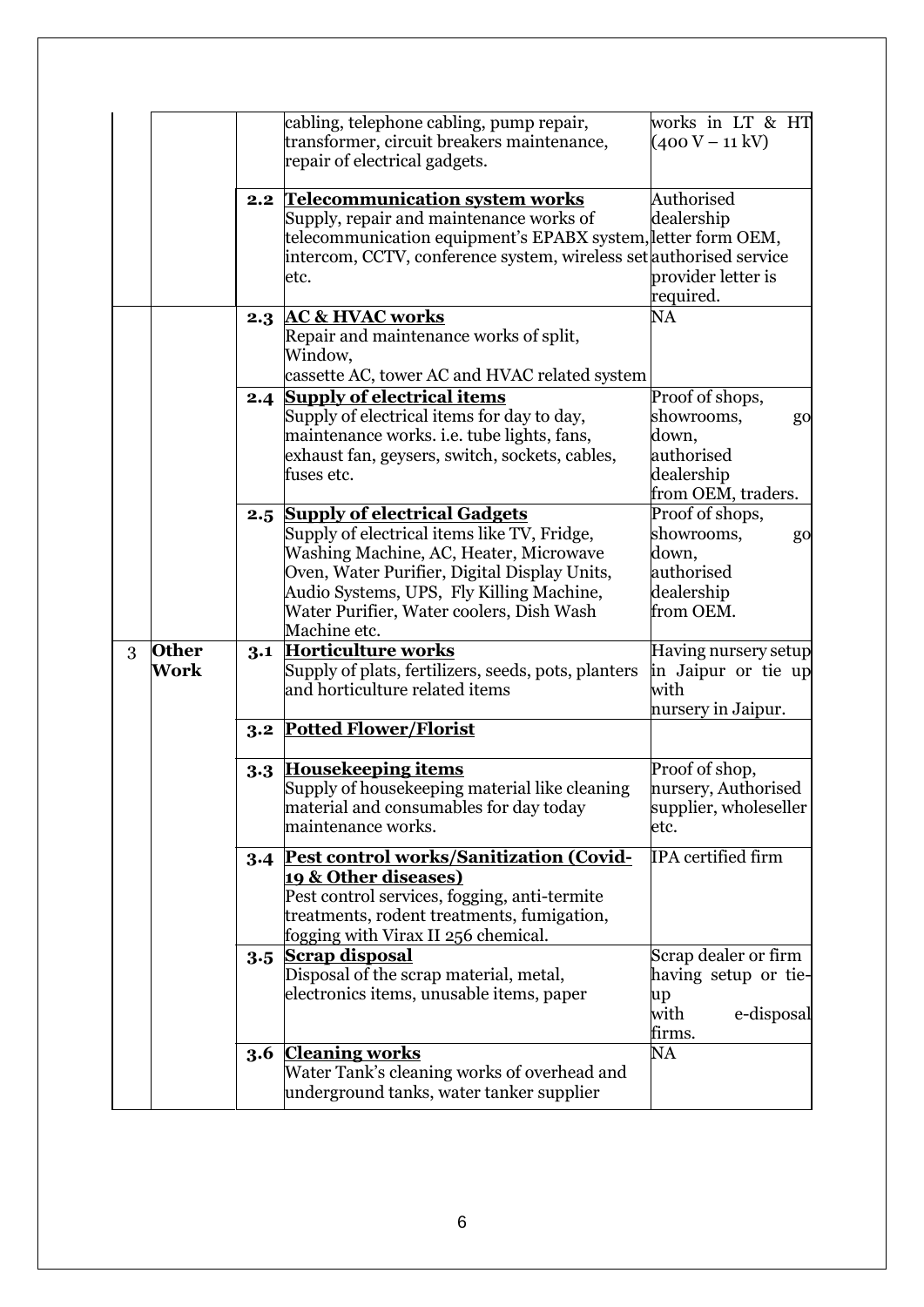|  | 3.8 | 3.7 Firefighting equipment's<br>Supply and maintenance of the firefighting<br>equipment's i.e. fire extinguisher, fire alarm<br>systems, fire hydrant, fire pump, other<br>firefighting equipment.<br><b>Cleaning of carpets/ chairs/ sofa venetian</b> NA<br>blinds/Personal Computers/Printers/<br>Photocopier Machines, etc.                                                                                                                                                                         | <b>NA</b>             |
|--|-----|---------------------------------------------------------------------------------------------------------------------------------------------------------------------------------------------------------------------------------------------------------------------------------------------------------------------------------------------------------------------------------------------------------------------------------------------------------------------------------------------------------|-----------------------|
|  | 3.9 | <b>Supply of Nameplates, Flex Banners and</b><br><b>Electrical/Electronic</b><br>signage(Signboards)                                                                                                                                                                                                                                                                                                                                                                                                    |                       |
|  | 4.0 | <b>Printing</b><br>Printing of Bank's various publications for<br>internal circulation & wider circulation. Bank's<br>letterheads, envelopes of various sizes, registers,<br>visiting cards, etc.                                                                                                                                                                                                                                                                                                       |                       |
|  |     | 4.1 IT Hardware, Software & Services<br>Conventional Desktop PCs, All-in-one PCs, showrooms,<br>Laptops, Printers, multifunction printers, 3-in-1 down,<br>printers, scanners, ADF scanners, fax machines, authorised<br>LCD projectors, Multi-Function Devices (MFDs), dealership<br>Keyboards, Monitors, Cartridges and other IT from OEM, traders<br>peripheral devices, network switches<br>and<br>associated works, servers, routers, firewall,<br>network integration, data backup services, etc. | Proof of shops,<br>go |
|  |     | 4.2 Office Stationery purchases<br>All office stationery items like white paper,<br>ledger paper, register, pens, writing pads,<br>envelopes, file boards, plastic folders, spring<br>files, computer stationery such as carbon/carbon<br>less paper, making of self-inking rubber stamps,<br>company seal, etc. Computer consumables like<br>pen drives/USB flash drives, CDs, DVDs, etc.                                                                                                              |                       |
|  |     | 4.3 Xeroxing/Spiral Binding<br>Xerox works including servicing, rate contract,<br>spiral binding, binding works etc.                                                                                                                                                                                                                                                                                                                                                                                    |                       |

#### **B) Details of Categories (Applicant applying for higher category will be considered for lower category automatically)**

| Category- $I -$ | For procurement of goods, services & works costing up to Rs 2 lakh,                                                            |
|-----------------|--------------------------------------------------------------------------------------------------------------------------------|
| $Category-II -$ | For procurement of goods, services & works costing above Rs 2 lakh<br>and up to Rs 5 lakh,                                     |
| Category-III -  | For procurement of goods, services & works costing above Rs 5 lakh<br>and up to Rs 10 lakh,                                    |
| Category-IV $-$ | For procurement of goods, services costing above Rs 10 lakh and up to<br>Rs 25 lakh (for procurement of works upto Rs 50 lakh) |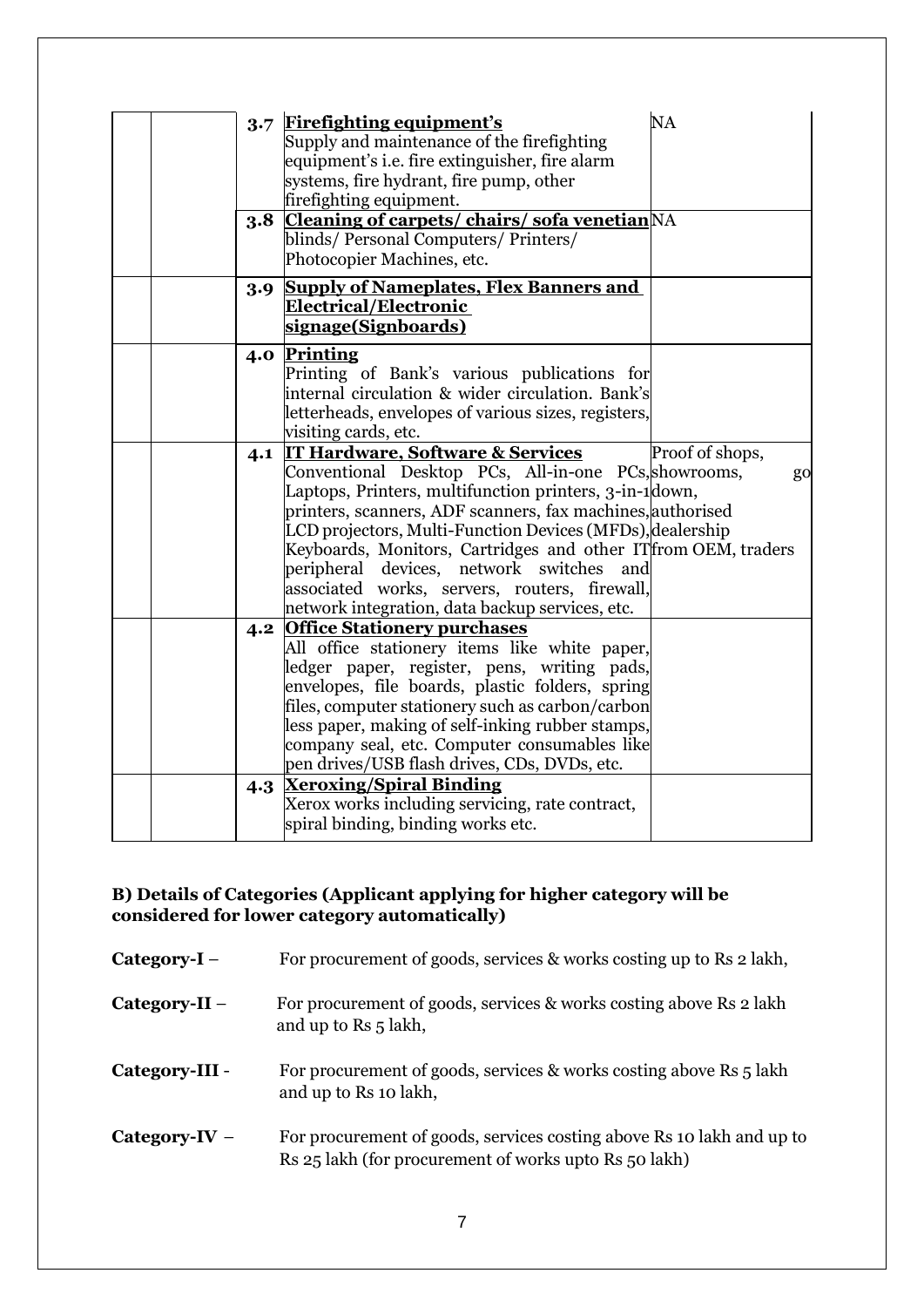| Sr.            | <b>Trades</b>      | As                                                                         | <b>Categories</b> |     |                      |              |
|----------------|--------------------|----------------------------------------------------------------------------|-------------------|-----|----------------------|--------------|
| No.            |                    | mentioned at <mark>Category I Category II Category III Categor</mark> y IV |                   |     |                      |              |
|                |                    | point                                                                      |                   |     |                      |              |
|                |                    | (A)                                                                        |                   |     |                      |              |
| $\mathbf{1}$   | <b>Civil Works</b> | 1.1                                                                        | Yes               | Yes | Yes                  | Yes          |
|                |                    | 1.2                                                                        | Yes               | Yes | Yes                  | Yes          |
|                |                    | 1.3                                                                        | Yes               | Yes | Yes                  | Yes          |
|                |                    | 1.4                                                                        | Yes               | Yes | Yes                  | Yes          |
|                |                    | 1.5                                                                        | Yes               | Yes | Yes                  | Yes          |
|                |                    | 1.6                                                                        | Yes               | Yes | Yes                  | Not Required |
| $\overline{2}$ | Electrical         | 2.1                                                                        | Yes               | Yes | Yes                  | Yes          |
|                | Works              | 2.2                                                                        | Yes               | Yes | Yes                  | Not Required |
|                |                    | 2.3                                                                        | Yes               | Yes | Yes                  | Not Required |
|                |                    | 2.4                                                                        | Yes               | Yes | Yes                  | Yes          |
|                |                    | 2.5                                                                        | Yes               | Yes | Yes                  | Yes          |
| 3              | <b>Other</b>       | 3.1                                                                        | Yes               | Yes | Yes                  | Not Required |
|                | Works              | 3.2                                                                        | Yes               | Yes | Yes                  | Not Required |
|                |                    | 3.3                                                                        | Yes               | Yes | Yes                  | Not Required |
|                |                    | 3.4                                                                        | Yes               | Yes | Yes                  | Yes          |
|                |                    | 3.5                                                                        | Yes               | Yes | Yes                  | Not Required |
|                |                    | 3.6                                                                        | Yes               | Yes | Yes                  | Not Required |
|                |                    | 3.7                                                                        | Yes               | Yes | Yes                  | Not Required |
|                |                    | 3.8                                                                        | Yes               | Yes | $\operatorname{Yes}$ | Not Required |
|                |                    | 3.9                                                                        | Yes               | Yes | Yes                  | Not Required |
|                |                    | 4.0                                                                        | Yes               | Yes | Yes                  | Yes          |
|                |                    | 4.1                                                                        | Yes               | Yes | Yes                  | Yes          |
|                |                    | 4.2                                                                        | Yes               | Yes | Yes                  | Yes          |
|                |                    | 4.3                                                                        | Yes               | Yes | Yes                  | Not Required |

# **(C) Requirement of Empanelment in following List of Trades (Category-wise)**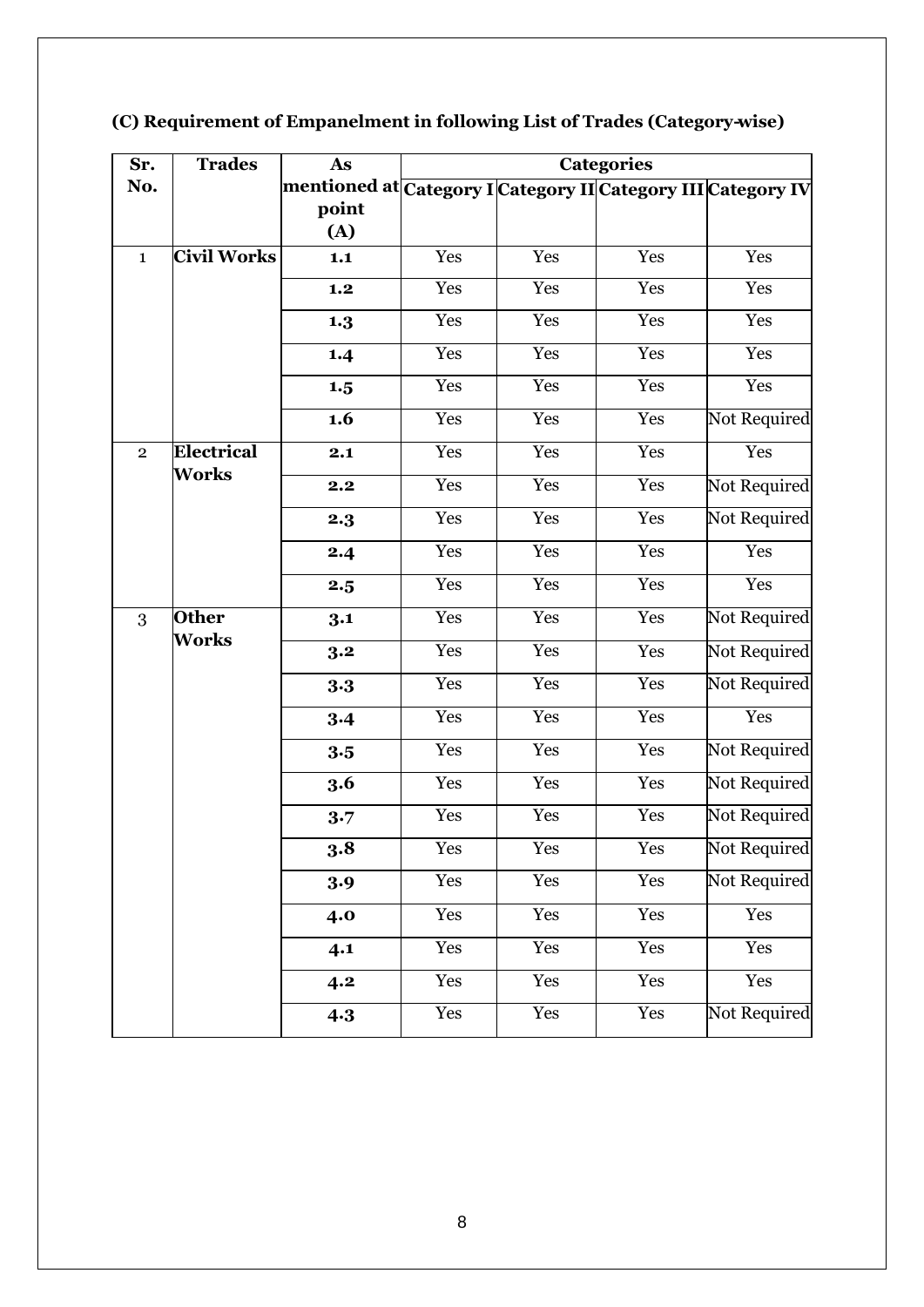# **3. Prequalification Criteria**

The Pre-qualification criteria for empanelment of contractors/ suppliers:

| Sr.            | Pre-<br>qualification                      | <b>Description</b>                                                                                                                                                                                                                                                                                                                                                                                                                                                                                                                                                                                                                                                                                                                                                                                                                                                                                                                                                                                                                                                                                                                                                                                                                                  | <b>Required documents</b><br>to establish                                                                                                               |
|----------------|--------------------------------------------|-----------------------------------------------------------------------------------------------------------------------------------------------------------------------------------------------------------------------------------------------------------------------------------------------------------------------------------------------------------------------------------------------------------------------------------------------------------------------------------------------------------------------------------------------------------------------------------------------------------------------------------------------------------------------------------------------------------------------------------------------------------------------------------------------------------------------------------------------------------------------------------------------------------------------------------------------------------------------------------------------------------------------------------------------------------------------------------------------------------------------------------------------------------------------------------------------------------------------------------------------------|---------------------------------------------------------------------------------------------------------------------------------------------------------|
| No.            | <b>Criteria</b>                            |                                                                                                                                                                                                                                                                                                                                                                                                                                                                                                                                                                                                                                                                                                                                                                                                                                                                                                                                                                                                                                                                                                                                                                                                                                                     | compliance to                                                                                                                                           |
|                |                                            |                                                                                                                                                                                                                                                                                                                                                                                                                                                                                                                                                                                                                                                                                                                                                                                                                                                                                                                                                                                                                                                                                                                                                                                                                                                     | pre-qualification                                                                                                                                       |
|                |                                            |                                                                                                                                                                                                                                                                                                                                                                                                                                                                                                                                                                                                                                                                                                                                                                                                                                                                                                                                                                                                                                                                                                                                                                                                                                                     | criteria                                                                                                                                                |
| $\mathbf{1}$   | <b>Duration of Past</b>                    | Should have minimum 3 years of                                                                                                                                                                                                                                                                                                                                                                                                                                                                                                                                                                                                                                                                                                                                                                                                                                                                                                                                                                                                                                                                                                                                                                                                                      | a) Copy of certificate of                                                                                                                               |
|                | experience                                 | experience as on November 30, 2021 of                                                                                                                                                                                                                                                                                                                                                                                                                                                                                                                                                                                                                                                                                                                                                                                                                                                                                                                                                                                                                                                                                                                                                                                                               | registration/                                                                                                                                           |
|                |                                            | executing similar works* (during last                                                                                                                                                                                                                                                                                                                                                                                                                                                                                                                                                                                                                                                                                                                                                                                                                                                                                                                                                                                                                                                                                                                                                                                                               | incorporation/Shop Act,                                                                                                                                 |
|                |                                            | 3 years). Applicants should furnish their<br>Client lists showing the details of work                                                                                                                                                                                                                                                                                                                                                                                                                                                                                                                                                                                                                                                                                                                                                                                                                                                                                                                                                                                                                                                                                                                                                               | etc.                                                                                                                                                    |
|                |                                            | carried out by them during the last 3                                                                                                                                                                                                                                                                                                                                                                                                                                                                                                                                                                                                                                                                                                                                                                                                                                                                                                                                                                                                                                                                                                                                                                                                               | b) Copy of work order<br>and its completion                                                                                                             |
|                |                                            | years. (i.e. the applicant should                                                                                                                                                                                                                                                                                                                                                                                                                                                                                                                                                                                                                                                                                                                                                                                                                                                                                                                                                                                                                                                                                                                                                                                                                   | certificate received                                                                                                                                    |
|                |                                            | undertaken work<br>before<br>have                                                                                                                                                                                                                                                                                                                                                                                                                                                                                                                                                                                                                                                                                                                                                                                                                                                                                                                                                                                                                                                                                                                                                                                                                   | during last 3 years                                                                                                                                     |
|                |                                            | November 30, 2021).                                                                                                                                                                                                                                                                                                                                                                                                                                                                                                                                                                                                                                                                                                                                                                                                                                                                                                                                                                                                                                                                                                                                                                                                                                 | ending in December 31,<br>2021 issued by client.                                                                                                        |
| $\overline{2}$ | Minimum value of<br>each completed<br>work | Experience of having successfully<br>completed similar works during last 3<br>years ending November 30, 2021<br>should be either of the following:<br>i) Three similar completed works<br>(during the last 3 years) each costing<br>not less than the amount equal to 40%<br>of the upper limit of the respective<br>category for which Empanelment is<br>sought. [For example, Empanelment of<br>contractors for works costing up to<br>5.00 Lakh, cost of each work executed<br>shall be minimum Rs 2.00 Lakh (40%<br>of Rs. 5 Lakh]<br><b>OR</b><br>similar completed works<br>ii) Two<br>(during last 3 years) each costing not<br>less than the amount equal to 50% of<br>the upper limit of the respective<br>category for which Empanelment is<br>sought. [For example, Empanelment of<br>contractors for works costing up to 5<br>Lakh, cost of each work executed shall<br>be minimum Rs 2.5 Lakh (50% of Rs $5$<br>Lakh]<br><b>OR</b><br>completed<br>similar<br>iii) One<br>work<br>(during last 3 years) costing not less<br>than the amount equal to 80% of the<br>upper limit of the respective category<br>for which Enlistment is sought. [For<br>example, Enlistment of contractors for<br>works costing up to Rs. 5 Lakh, cost of | a) Copy of work orders<br>issued by client along<br>with Work Completion<br>certificate issued by<br>client certifying cost of<br>work and performance. |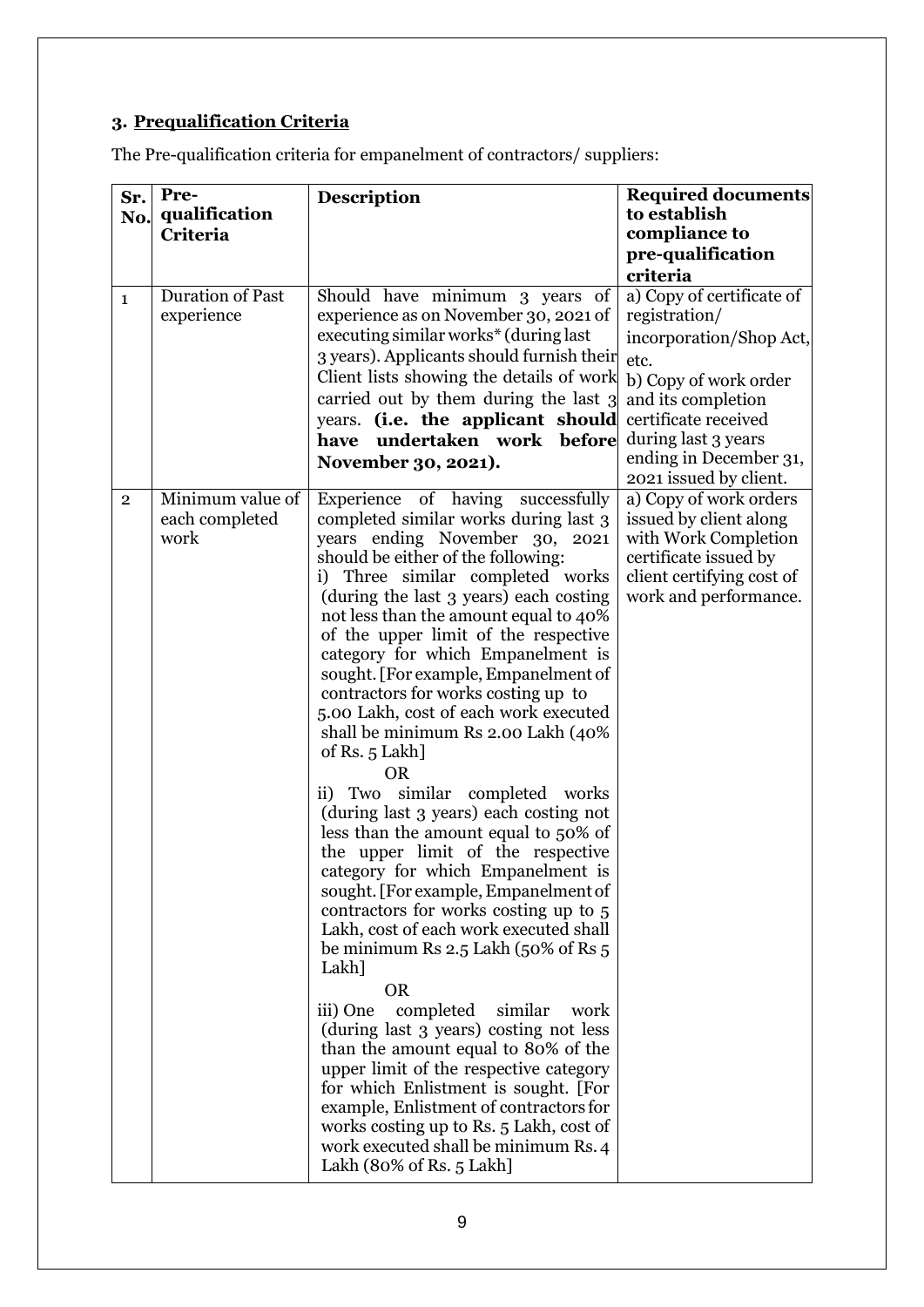| 3              | Annual<br>Turnover                       | Having minimum annual turnover of<br>30% of the upper limit of the respective<br>category for which Enlistment is<br>sought for the last three financial years.<br>The date for eligibility shall be<br>considered as on March 31, 2021. [For<br>example, Empanelment of contractors<br>for works costing up to Rs. 5.00 Lakhs,<br>then the required annual turnover shall<br>be Rs. 1.50 Lakh for last 3 financial<br>years 2020-21, 2019-20 and 2018- | Chartered<br>Accountant's<br>certificate along with<br>supporting Financial<br>statements of last<br>three years 2020-21,<br>2019-2020 and 2018-<br>2019. |
|----------------|------------------------------------------|---------------------------------------------------------------------------------------------------------------------------------------------------------------------------------------------------------------------------------------------------------------------------------------------------------------------------------------------------------------------------------------------------------------------------------------------------------|-----------------------------------------------------------------------------------------------------------------------------------------------------------|
| $\overline{4}$ | Solvency                                 | 2019].<br>Should furnish solvency certificate<br>issued by banker, specifically for the<br>purpose of the Empanelment, for an<br>amount equal to upper limit of the<br>respective<br>category for<br>which<br>Empanelment is sought. [For example,<br>Empanelment of contractors for works<br>costing up to Rs. 5.00 Lakhs, then the<br>solvency certificate shall be Rs. 5<br>lakhs.]                                                                  | Banker's solvency<br>certificate.<br>As per the<br><b>Annexure II</b>                                                                                     |
| 5              | Registration<br>and Licenses<br>required | Must have valid licenses for related<br>trades as applicable, PAN, GST,<br>EPFO, ESIC, MSME Certificate (In<br>case contractor is MSME), etc.<br>registration with respective<br>registering authorities.                                                                                                                                                                                                                                               | Copies of relevant<br>certificate/licenses,<br>issued by the respective<br>authority                                                                      |

**\* Similar works means the details of work specified in each trade.**

- 1. Interested Contractors/ Suppliers may download Application Form from Bank's website https://www.nabard.org and Central Public Procurement Portal (CPPP) https://eprocure.gov.in/eprocure/app
- 2. Contractors, who are already empanelled with the Bank, are also required to apply a fresh for empanelment.
- 3. Interested applicants may apply for Empanelment for single or multiple trades and either in any or all categories. In case the applicant intends to apply for more than one trade, he/ she should submit separate documents for each trade separately. The applicants are required to enclose [Annexure](#page-17-0) IV for each sub-category application along with required pre- qualification as well as additional documents mentioned in Table 1 of general conditions of empanelment.
- 4. The interested applicants should submit following the complete set of documents to the office of Chief General Manager, NABARD Regional Office, 3, Nehru Place, Tonk Road, Jaipur-302015 on or before 02:00 pm on 03 February 2022.
- 5. The required documentary evidence in support of the applicant's possessing the required Pre-Qualification for enlistment, as specified above, along with a forwarding letter in a sealed cover super scribed "Empanelment of Contractors/Vendors/ Suppliers/ Service Providers - Pre- Qualification Documents".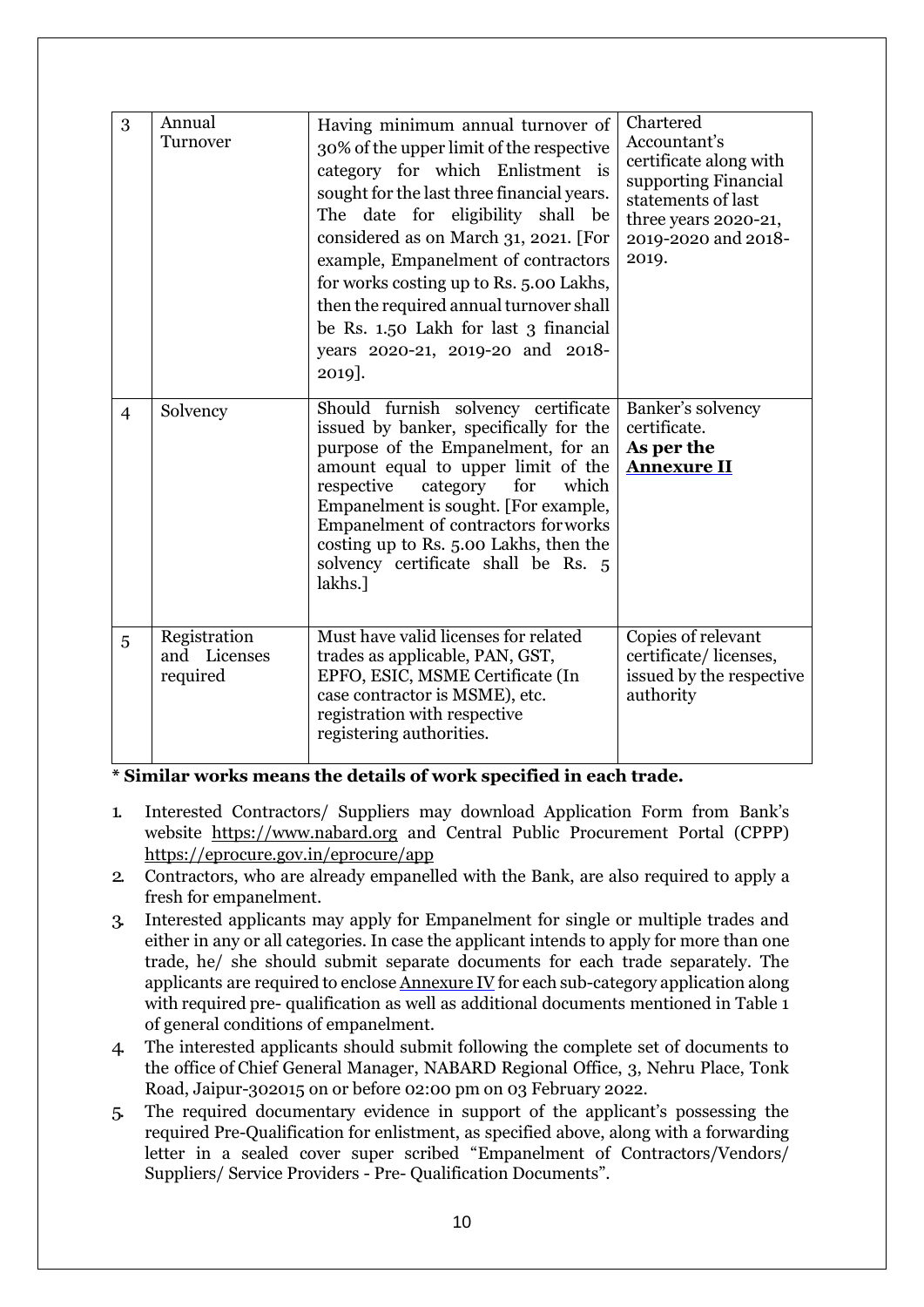- 6. Duly completed application form along with the required documents in sealed cover super scribed "Empanelment of Contractors/ Vendors/ Suppliers/ Service Providers - Application Form".
- 7. During scrutiny, if any of the applicant is found not to possess the required prequalification or to have submitted false/ incorrect information, his application will be liable for rejection. Applications of only those applicants who fulfil the specified Pre-Qualification Criteria and submit the required documents shall be processed further.
- 8. Applicant whose firms/companies are debarred/blacklisted or whose performance are found poor during last 3 years by the any government institute/PSU/Semi Government organisation will not be eligible to apply or if they had applied for empanelment their application will be rejected.
- 9. The panel shall remain valid for two years from the date of coming into existence subject to periodical review of performance as specified.
- 10. **Contractors applying for category III, & IV (i.e. works above 5 lakhs) have to obtain digital certificates from M/s C1 India Pvt. Ltd. immediately after empanelment and also get acquainted with the systems and procedures of e-tendering in consultation with M/s C1 India Pvt. Ltd.**
- 11. While filling up the application with regard to the list of important projects completed or on hand, the applicants shall only include those works which individually costing not less than the prescribed limit of category.
- 12. The Bank reserves the right to reject any or all the applications without assigning any reason thereof.
- 13. The application form shall be signed by a person on behalf of the organization who is duly authorized to do so.
- 14. The applicant is required to submit the required & relevant documents only as per required eligibility criteria. The applicant submitting unnecessary, irreverent documents will not be consider for evaluation or may asked to submit desired documents.
- 15. The applicant is required to attach the checklist copy as per the **[annexure IV](#page-17-0)** to each category to which he desires to apply.

| Signature of the applicant |
|----------------------------|
| Name of the organization   |
| Address                    |
|                            |

| Date |  |  |  |  |
|------|--|--|--|--|
|      |  |  |  |  |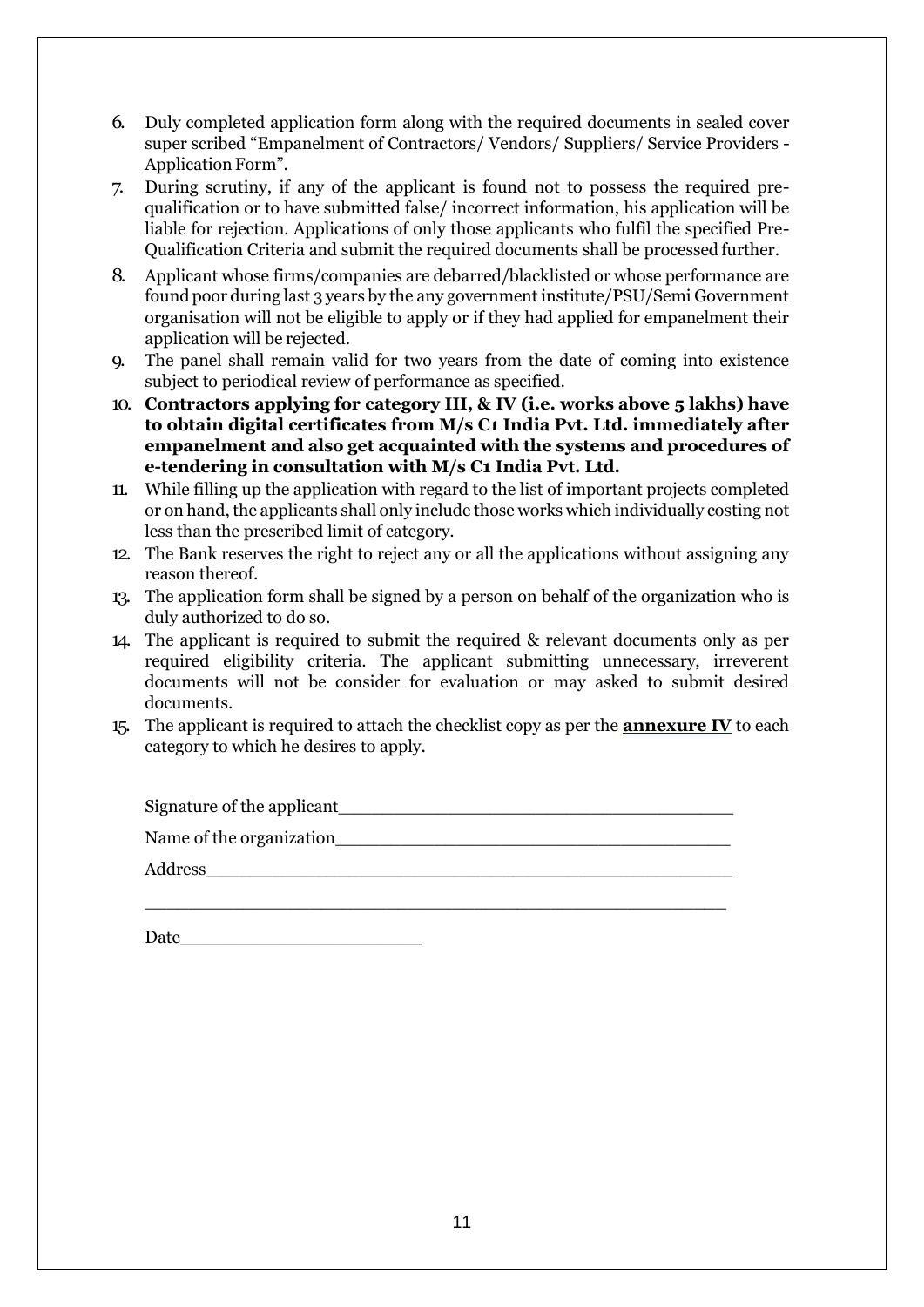### **General instructions to the Applicants**

- 1. A format of Client's Certificate as per [Annexure-II](#page-15-0) and Banker's Certificate as pe[r](#page-17-1) [Annexure-III](#page-17-1) is attached along with the blank application form. The applicant has to obtain the said Client's Certificate for all the qualifying works, in terms of the prequalification criteria described in the notice inviting application, from his client(s) on their official letterhead in their official sealed cover and has to submit the same along with the application. Similarly, they have to obtain the said Banker's Certificate from their banker/bankers on the Bank's official letterhead in bank's sealed cover and has to submit the same along with the application. Such Certificates should be addressed to the application inviting authority of NABARD and should be submitted along with their application in a separate sealed envelope.
- 2. The application form shall be signed by a person on behalf of the Organization, who is duly authorized to do so. Each page of application shall be properly signed.
- 3. If the space in the application form is insufficient for furnishing full details, such information may be supplemented on a separate sheet of paper duly signed stating therein the part of the statement and serial number. Satisfactory completion certificates for works done for different employers should preferably be furnished along with the application.
- 4. Application containing false or inadequate information is liable for rejection.
- 5. The performance of all the empanelled contractors shall be reviewed by the Bank at least once a year and their name shall be removed from the approved list of contractors in the event of occurrence of any one or more of the failures on their part as detailed below:

a)Fails to respond to the call notice inviting tenders /quotations on three occasions in a period of one year or fails to execute contracts awarded.

b)Is proved to be responsible for constructional defects in two contracts awarded.

c) Whose performance either in carrying out the work or in delivering materials as per specifications, are not found satisfactory in two contracts awarded /supply orders placed.

d) Persistently violates any important conditions of the contracts like maintaining time schedule and business dealing, etc.

e) Fails to abide by the condition of registration/Enlistment or is found to have given false particulars at the time of registration/Enlistment.

f) Is declared or is in the process of being declared bankrupt /insolvent, wound up, dissolved or partitioned.

g)Persistently violates labour regulation /rules.

6. The Bank reserves the right to reject any or all the applications.

Clarifications, if any, required may be obtained from the office of NABARD,  $3<sup>rd</sup>$  Floor, DPSP, Rajasthan Regional Office, 3, Nehru Place, Tonk Road, Jaipur.

For any query contact Mr. Manoj Kumar (Mob No: 7240023047 between 10 am to 5 pm on Monday- Friday) and email on [dpsp.jaipur@nabard.org](mailto:dpsp.jaipur@nabard.org)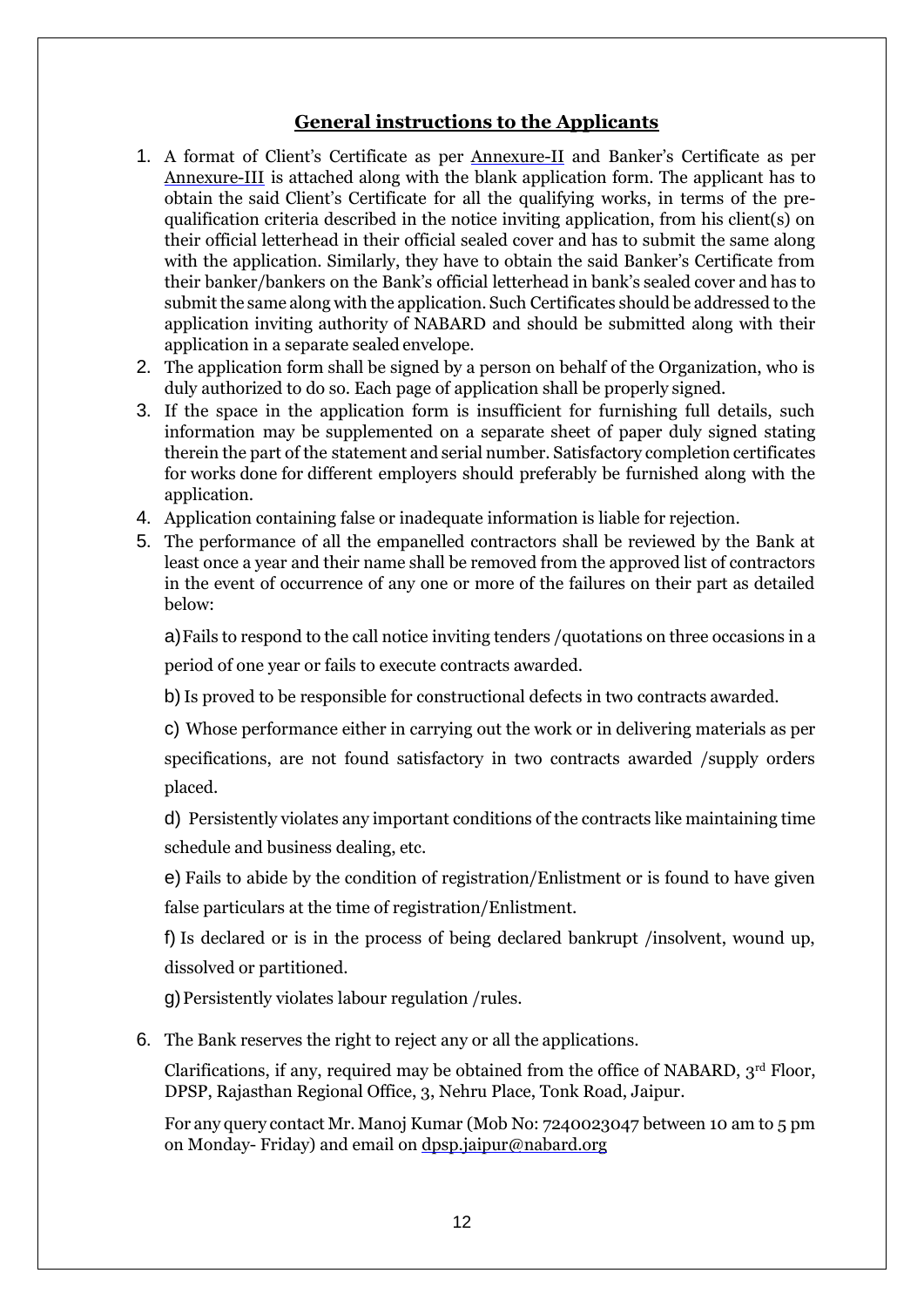**I/we have read and understood all the above instructions and shall comply to the instructions.**

**Place:**

**Date: Signature of applicant**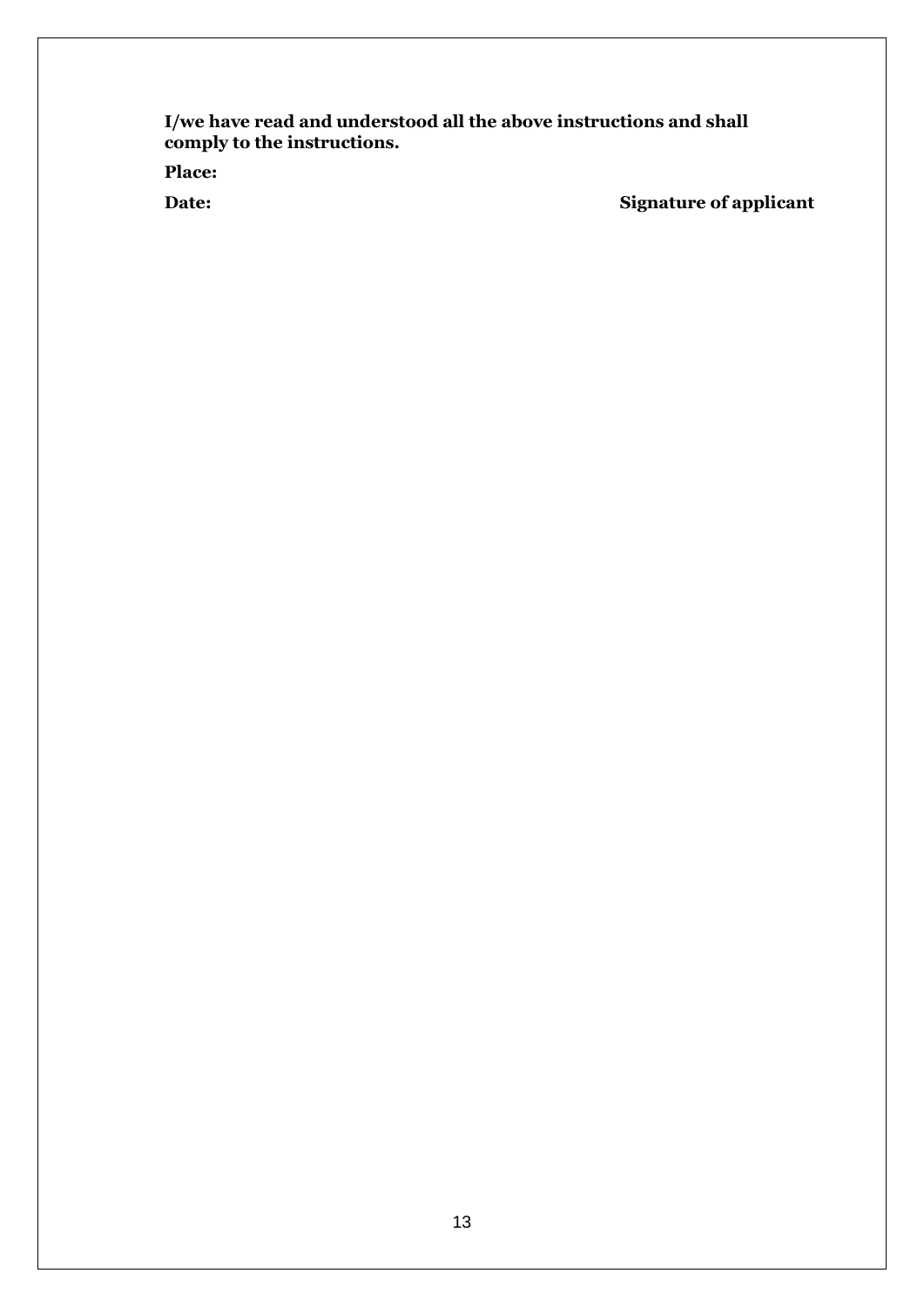| Sr.<br>No.     | <b>Document</b>                                                                                                                                                                                                    | <b>Submitted</b><br>$(\sqrt{2})$ | <b>Envelope</b>             |
|----------------|--------------------------------------------------------------------------------------------------------------------------------------------------------------------------------------------------------------------|----------------------------------|-----------------------------|
| 1.             | Duly filled in & signed Application Form                                                                                                                                                                           |                                  |                             |
| 2.             | Trade License/certificate of<br>incorporation/partnership deed                                                                                                                                                     |                                  |                             |
| 3.             | Copy of PAN Card & other related Income Tax<br>documents                                                                                                                                                           |                                  |                             |
| $\overline{4}$ | Copy of GST Registration                                                                                                                                                                                           |                                  | In                          |
| 5.             | Copy of MSME Registration Certificate, if<br>registered                                                                                                                                                            |                                  | separate<br>envelope<br>Say |
| 6.             | Copies of the Audited Final Accounts for last four years<br>and a certificate issued by Chartered Accountant<br>indicating the turnover for last four financial years.                                             |                                  | Envelope A                  |
| 7.             | Banker's solvency certificate in sealed official<br>cover of the bank as per Annexure III                                                                                                                          |                                  |                             |
| 8.             | Duly filled Annexure I                                                                                                                                                                                             |                                  |                             |
| 9.             | Work Completion Certificates (must contain                                                                                                                                                                         |                                  | Envelope 1                  |
|                | workorder no, work order amount, completion<br>date) & Client's Certificates from clients for all the<br>qualifying works as per <b>Annexure II</b> for every<br>individual sub-category along with Annexure IV on |                                  | Envelope 2                  |
|                | top.                                                                                                                                                                                                               |                                  | <b>Envelope N</b>           |

Separate envelope for each application to subcategory under different trade with all supporting documents.

For example, if applicant desire to apply for empanelment under Sub Category 1.1 under civil trade for Category I (0-2 lakh) and for Sub category 2.1 under civil trade for Category II (2-5 lakh), supporting documents with [Annexure](#page-17-1) IV on top will be kept in separate sealed envelope for both Cub Category 1.1 & 2.1.

All Envelope A + Envelope 1+ Envelope 2 +……. Envelope N will be put in big envelope and will be submitted to the NABARD, Jaipur office.

Signature of the applicant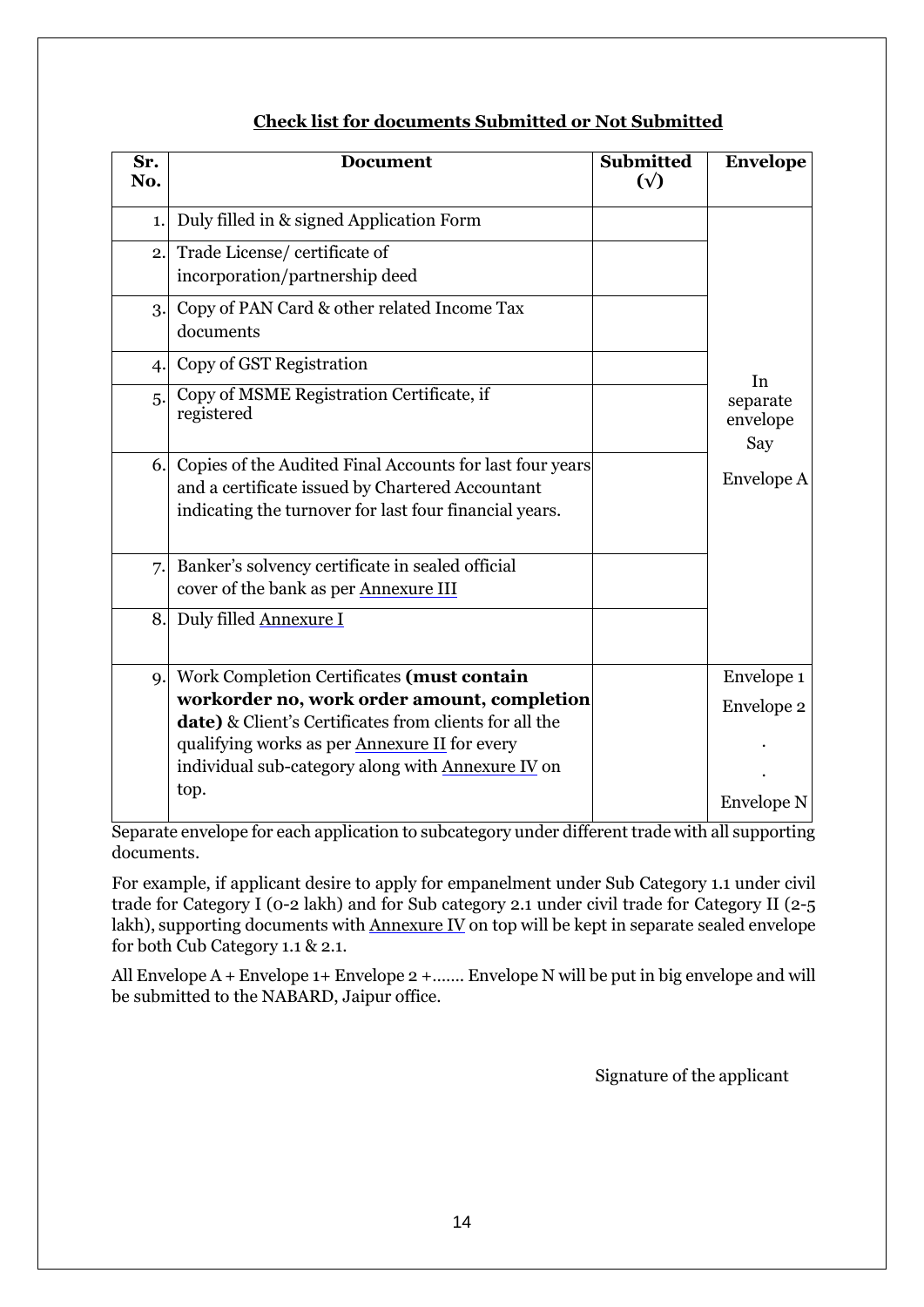## **Annexure – I**

# **Details of Applicant**

# <span id="page-14-0"></span>**A.Particulars of Firm:**

| Sr.<br>No. | <b>Particulars</b>                                                                | To be filled by Tenderer |
|------------|-----------------------------------------------------------------------------------|--------------------------|
| 1.         | Name of firm                                                                      |                          |
| 2.         | Composition of the firm<br>(Whether partnership /<br>proprietorship /Public Ltd.) |                          |
| 3.         | Names of the proprietor/<br>partners / Directors of the firm                      |                          |
| 4.         | <b>GST Number</b>                                                                 |                          |
| 5.         | Address of the Firm for<br>communication                                          |                          |
| 6.         | Telephone/mobile no                                                               |                          |
|            | Email                                                                             |                          |

# **B.The details of bankers are as below:**

| Sr.<br>No.     | <b>Particulars (submit the</b><br>crossed cancelled<br>cheque) | To be filled by tenderer |
|----------------|----------------------------------------------------------------|--------------------------|
| $\mathbf{1}$   | Name of the Bank                                               |                          |
| $\overline{2}$ | <b>Branch Address</b>                                          |                          |
| 3              | Telephone and fax number                                       |                          |
| $\overline{4}$ | <b>Account No</b>                                              |                          |
| 5              | <b>IFSC Code</b>                                               |                          |

Place:

Date: Signature of the applicant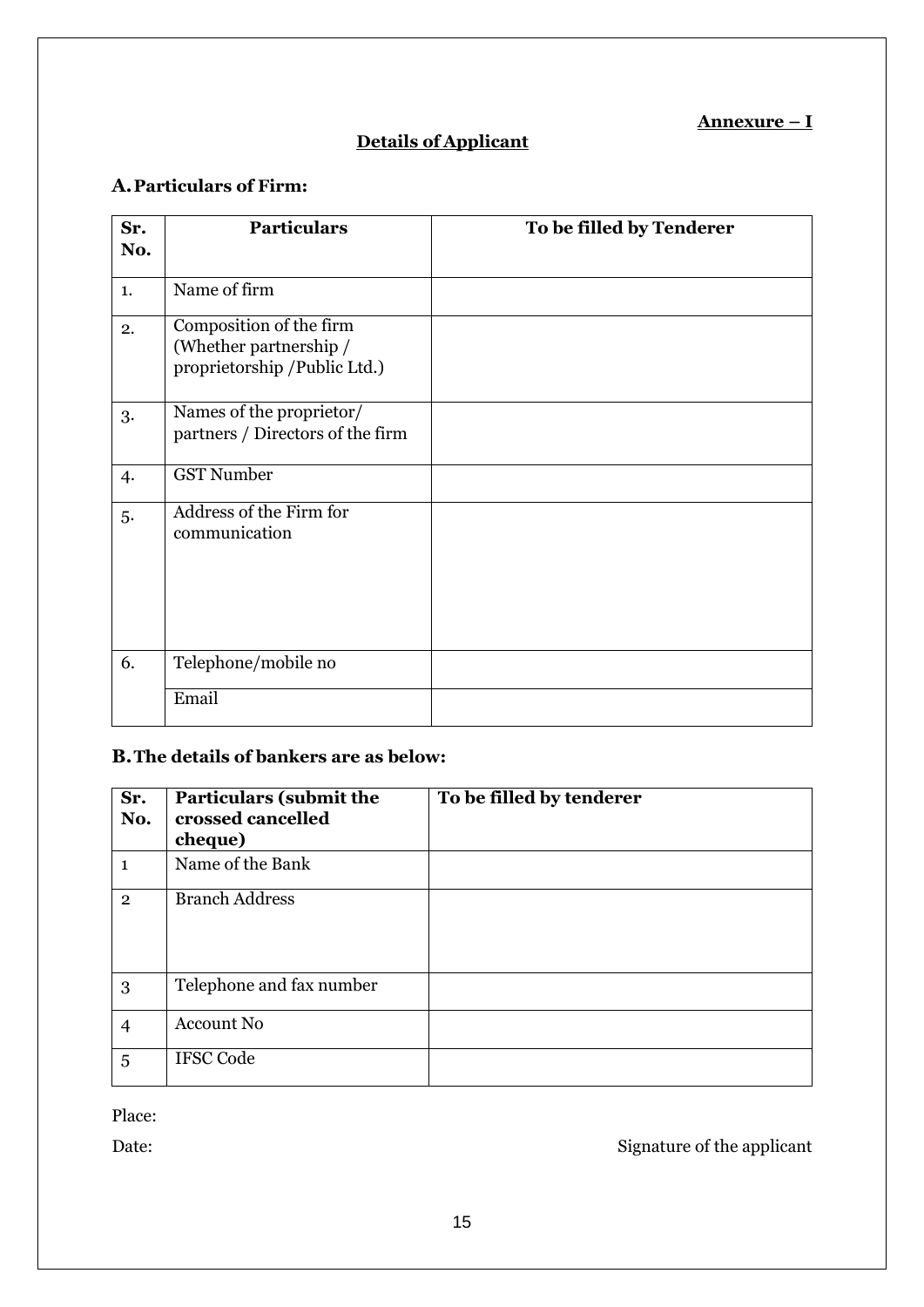### **Annexure II**

# <span id="page-15-0"></span>**Client's Certificate Regarding Performance of Contractor (on Client's Letterhead)**

Chief General Manager

NABARD, Rajasthan Regional Office,

3, Nehru Place, Tonk Road,

Jaipur 302015

Dear Sir

Client's Certificate Regarding Performance of M/s:

| $\mathbf{1}$   | Name of work with brief particulars                                                                  |                                                 |
|----------------|------------------------------------------------------------------------------------------------------|-------------------------------------------------|
| $\overline{2}$ | Agreement/work order No.& date                                                                       |                                                 |
| 3              | Agreement amount                                                                                     |                                                 |
| $\overline{4}$ | Date of commencement of work                                                                         |                                                 |
| 5              | Stipulated date of completion                                                                        |                                                 |
| 6              | Actual date of completion                                                                            |                                                 |
| 7              | Details of compensation levied for delay (indicate<br>amount) if any                                 |                                                 |
| 8              | Gross amount of the work completed and paid                                                          |                                                 |
| 9              | Name & address of the authority under whom works<br>executed                                         |                                                 |
| 10             | Whether<br>the<br>contractor<br>employed<br>qualified Engineer/overseer during<br>execution of work? |                                                 |
| 11             | i) Quality of work (indicate grading)                                                                | Outstanding/Very<br>Good/Good/Satisfactory/Poor |
|                | ii) Amount of work paid on reduced rates, if any                                                     | Outstanding/Very<br>Good/Good/Satisfactory/Poor |
| 12             | i) Did the contractor go for arbitration?                                                            |                                                 |
|                | ii) If Yes, total amount claim                                                                       |                                                 |
|                | iii) Total amount awarded                                                                            |                                                 |
| 13             | Comments on the capabilities of the contractor                                                       |                                                 |
|                | a) Technical Proficiency                                                                             | Outstanding/Very<br>Good/Good/Satisfactory/Poor |
|                | b) Financial Soundness                                                                               | Outstanding/Very<br>Good/Good/Satisfactory/Poor |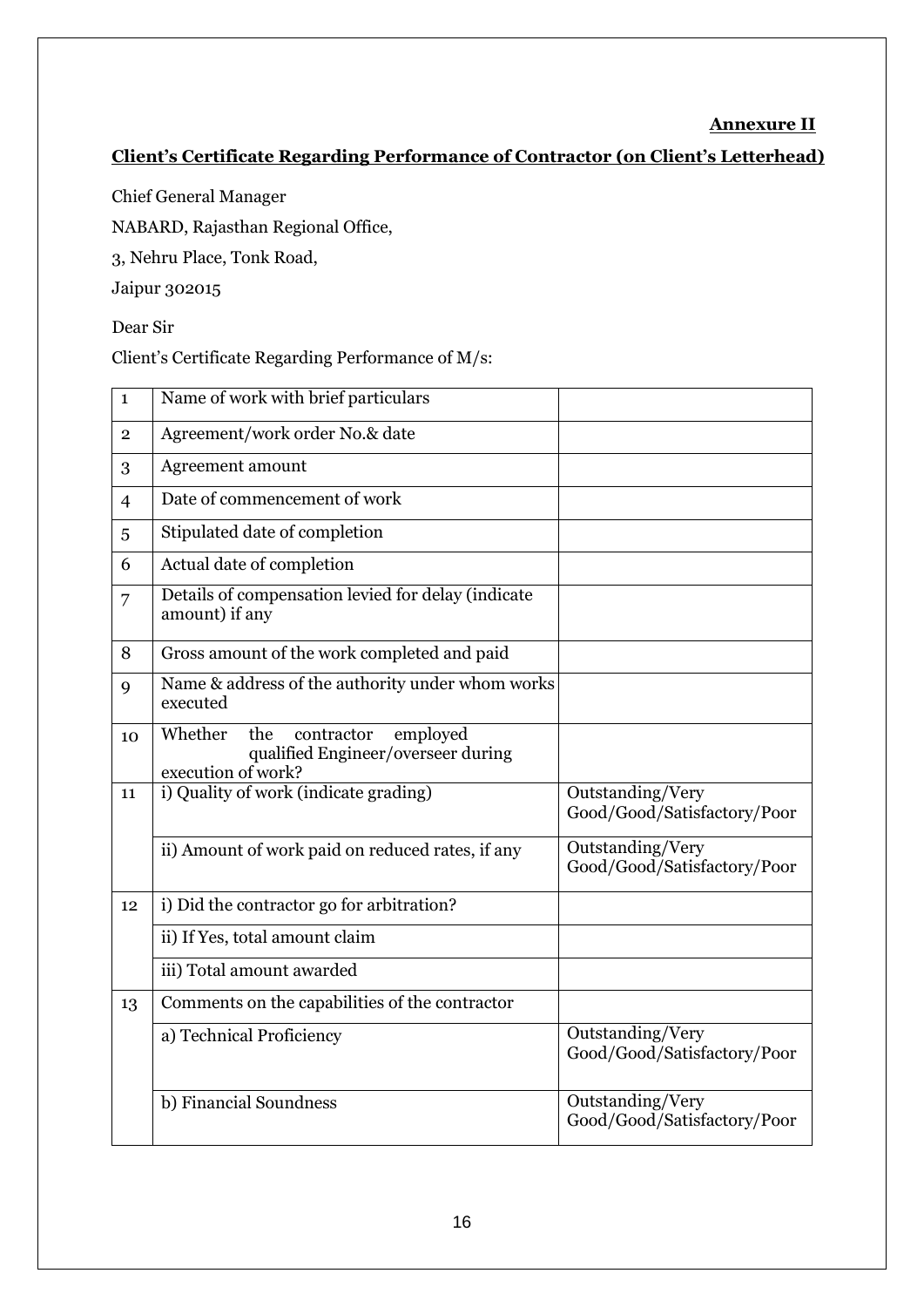| c) Mobilization of adequate $T \& P$ | Outstanding/Very<br>Good/Good/Satisfactory/Poor |
|--------------------------------------|-------------------------------------------------|
| d) Mobilization of Manpower          | Outstanding/Very<br>Good/Good/Satisfactory/Poor |

Note: All columns should be filled in properly, please tick one of the multiple options.

1. Signature of the Reporting Officer\*with office seal

2.Countersigned with Official Seal \*Officer of the rank of Executive Engineer or equivalent.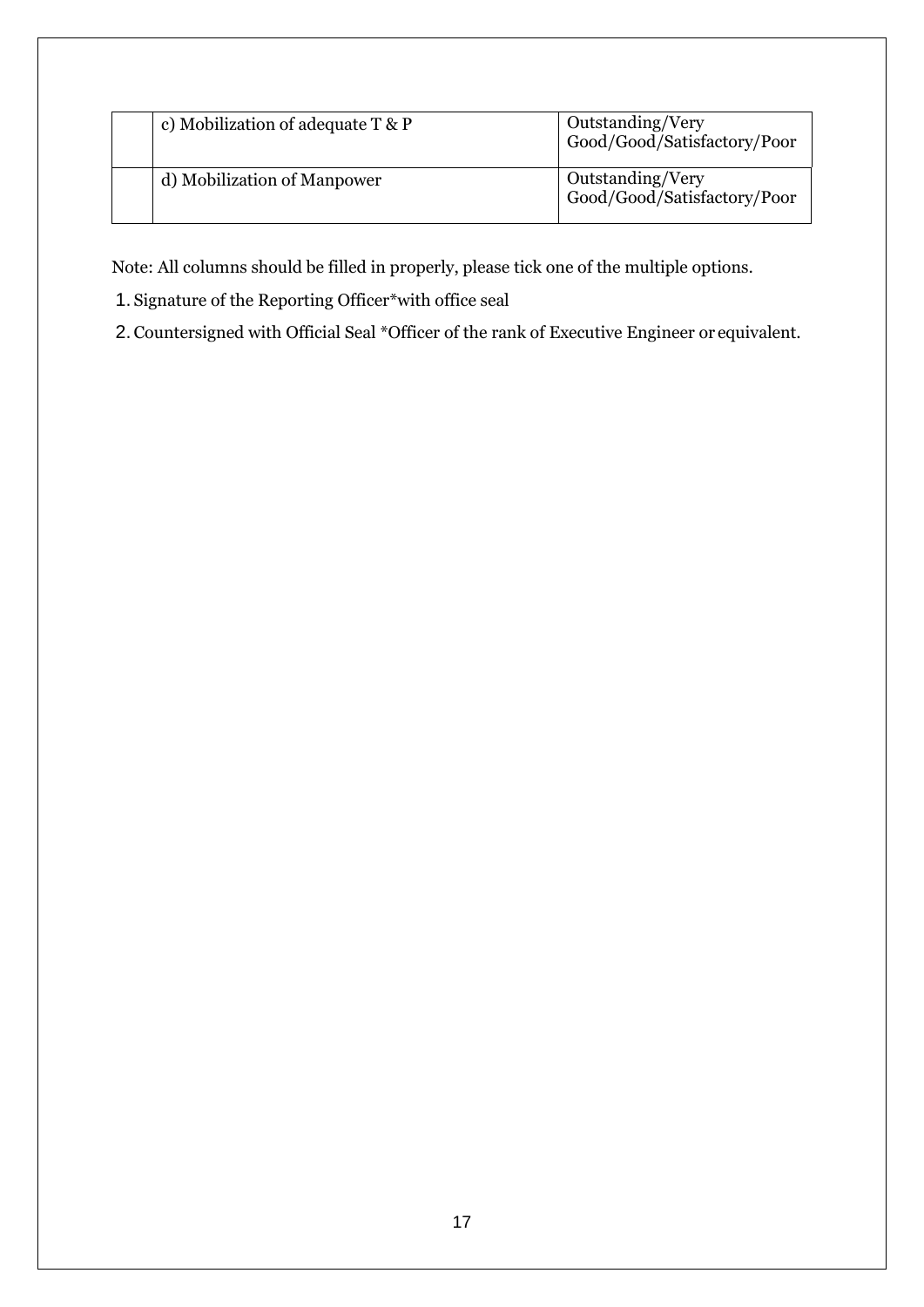#### **Annexure III**

#### **FORM OF BANKERS' SOLVENCY CERTIFICATE**

<span id="page-17-1"></span>Chief General Manager NABARD, Rajasthan Regional Office, 3, Nehru Place, Tonk Road, Jaipur 302015

This is to certify that to the best of our knowledge and information M/s./Shri…………………………………………………. having marginally noted address, a customer of our bank are/is respectable and can be treated as good for any engagement up to a limit of Rs.………………………………… (Rupees..........................................................................). This certificate is issued without any guarantee or responsibility on the Bank or any of the officers.

(Signature)

<span id="page-17-0"></span>For the Bank with Name & Seal